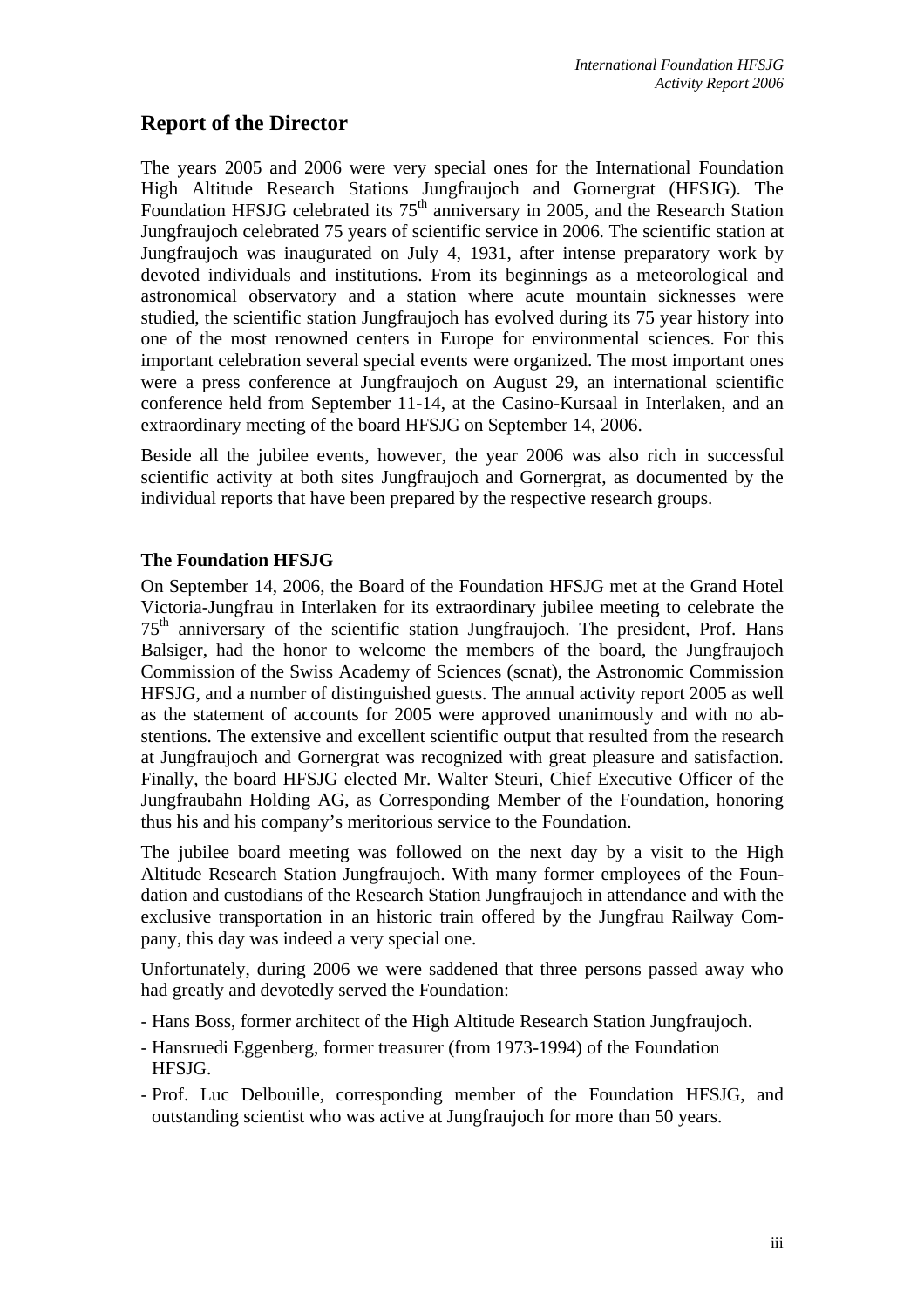## **In Memoriam**



Hans Boss 1911 - 2006







Luc Delbouille 1929 - 2006

The Jungfraujoch Commission of the Swiss Academy of Sciences (scnat), which looks after the interests of Swiss research within the Foundation, held no meeting in 2006.

1925 - 2006

A scheduled meeting of the Astronomic Commission, which acts as a users' and science advisory committee to strengthen the Foundation's internal and external communication, had to be cancelled due to last-minute schedule conflicts of participants.

The meeting of the Board and the General Assembly of the Sphinx AG took place at Jungfraujoch on May 05, 2006.

## **Scientific and Public Events in Celebration of the 75th Anniversary of the High Altitude Research Station Jungfraujoch**

On January 12, 2006, Swiss Television SF1 broadcasted a one hour special program about Jungfraujoch and the scientific station in the science magazine "Menschen – Technik – Wissenschaft (MTW)".

At the beginning of the year, Prof. L. Delbouille and PD Dr. U. Baltensperger gave a presentation in a special colloquium for high school teachers organized at the University of Bern by the director HFSJG.

At the annual shareholders' meeting of the Jungfrau Railway Holding AG on May 22, 2006, a movie about the High Altitude Research Station Jungfraujoch was shown to the audience. The president of the Board, Mr. Riccardo Gullotti, congratulated the Foundation on its high-standing scientific achievements. He also emphasized the excellent contacts between his company and the Foundation HFSJG, with the Jungfraubahn AG being the prime partner of the scientific station at Jungfraujoch from the very beginning.

Under the auspices of the Swiss Academy of Sciences (scnat) and with the kind assistance of the Jungfrau Railway Holding AG, a media event "Top Science at the Top of Europe" was held at Jungfraujoch on August 29, 2006. Representatives of the Foundation HFSJG and of several research groups explained ongoing research activity to a number of interested media people. Reports about the High Altitude Research Station Jungfraujoch were published throughout the year in major national newspapers and magazines.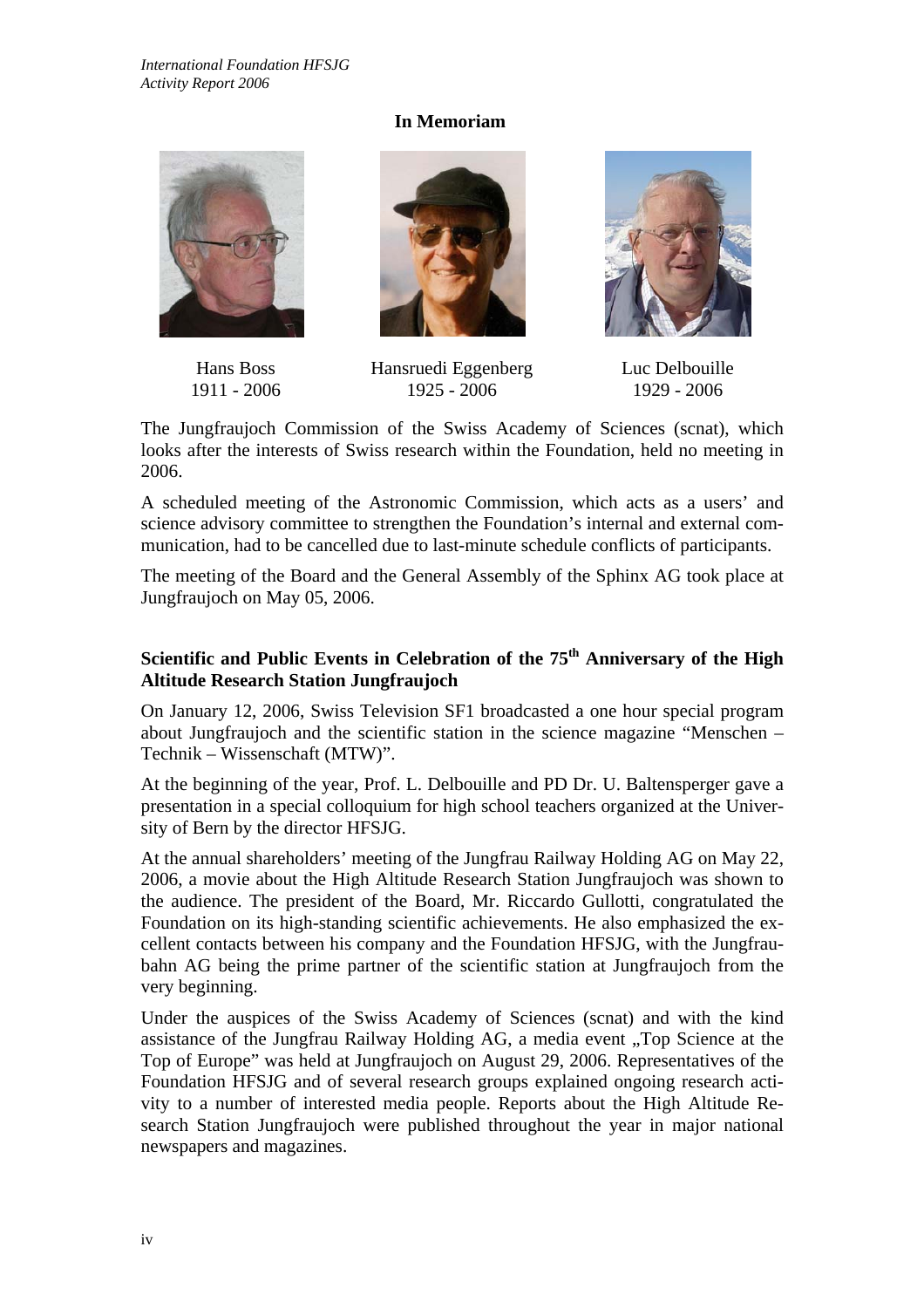From September 11-14, 2006, the international scientific conference, Research at Jungfraujoch – "Top of Science", was held at the Casino-Kursaal in Interlaken. The conference was organized by a scientific committee headed by Prof. H.H. Loosli and the director HFSJG. The goal of the conference was to encourage interdisciplinary dialogue among researchers doing high-level, internationally recognized research at Jungfraujoch and/or other high altitude stations in greater Europe. During three days an overview of historical, present, and future aspects of high alpine research was given in 18 invited plenary talks. Emphasis was laid on the international networking and the interdisciplinarity, which reflect the nature of research work at Jungfraujoch. Specific topics from astrophysics, atmospheric chemical compounds and mixing, climate, environmental sciences, glaciology, and medicine were addressed in 44 poster presentations. To emphasize the importance of the poster contributions, all posters were on view during the entire time of the conference, in the coffee break / lunch area. This allowed ample time for discussions. Awards were given to the best three poster contributions. During the conference, MeteoSwiss, the Swiss Federal Office of Meteorology and Climatology, had an exhibition on display about its key weather station at Jungfraujoch and its leading role in the Global Atmosphere Watch (GAW) program of the World Meteorological Organization (WMO). The conference was attended by 91 persons from 10 countries (including the Slovak Republic, Bulgaria, Russia and Japan). Thanks to the broad funding, a very large part of the participants were students (23) and early-career scientists. In a special session, research and career aspects of relevance to this important group were addressed. The conference was concluded by an excursion to Jungfraujoch with a visit of the scientific station and ongoing experiments. All contributions to the conference will be published in refereed proceedings.



*Research at Jungfraujoch – "Top of Science" Snapshots from the scientific conference in celebration of the 75th anniversary of the Research Station Jungfraujoch, held in Interlaken, September 11-14, 2006.*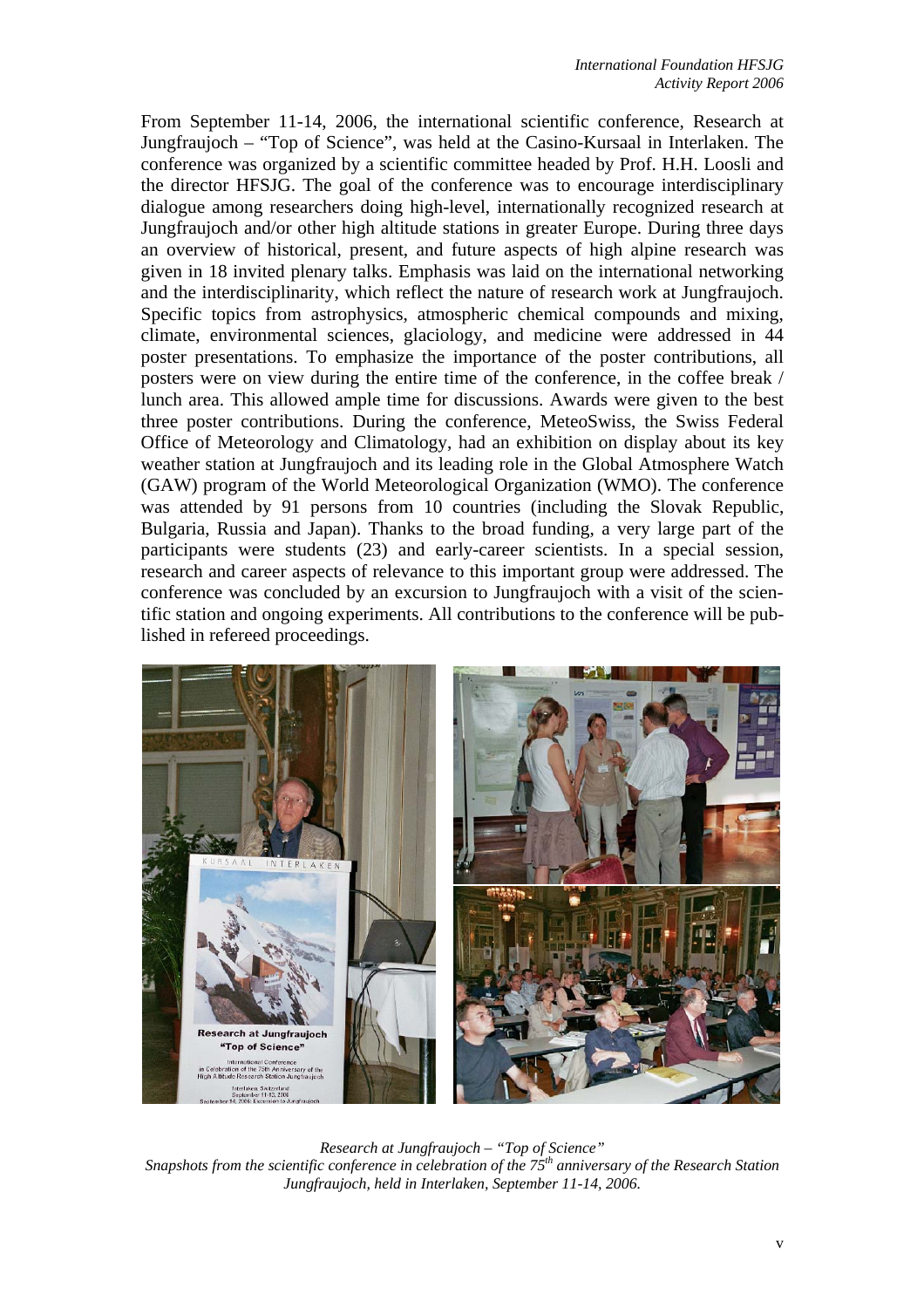The 75<sup>th</sup> anniversary of the High Altitude Research Station Jungfraujoch provided an additional reason to promote public outreach. Under the leadership of the President of the Foundation, Prof. H. Balsiger, the compilation of a popular brochure about the scientific station at Jungfraujoch was initiated. A preliminary, although still incomplete version was ready for the jubilee events in September. The same is true for the update of the information brochure published by the Jungfraubahn AG, thanks to Mr. P. Wenger. Both projects will be finished in 2007.

### **The High Altitude Research Station Jungfraujoch**

As documented by the individual reports and the lists and statistics, the High Altitude Research Station Jungfraujoch continued to be a place of exceptionally lively and exciting research. In 2006, 35 teams were active at Jungfraujoch. Among a total of 37 research projects, 20 were primarily based on automatic measurements around the clock.

All member countries of the Foundation benefited from the excellent research conditions (Figure 1). By number of projects, Germany was again the second largest user after Switzerland. Scientists spent a total of 1157 person-working days at Jungfraujoch. As shown in Figure 2, this number is again above the long-term average. Figure 3 illustrates the relative number of person-working days for 2006 by country. Leading in presence at Jungfraujoch were the Institut d'Astrophysique et Géophysique de l'Université de Liège (226 person-working days), the Max-Planck-Institut für Chemie, Mainz (162), and the Institut für Atmosphäre und Umwelt, J.W. Goethe Universität, Frankfurt (98). A special highlight was again the Cloud and Aerosol Characterisation Experiment 5 (CLACE 5), during which more than 50 individual scientists went to Jungfraujoch and more than 25 additional instruments were installed in the Sphinx lab and on its outside platforms. Complementing the automatic meteorological measurements, our custodians continued the daily weather observations for the Federal Office of Meteorology and Climatology (MeteoSwiss). The custodians also provide the updates for the internet weather report of the Jungfraubahnen.

The extensive research conducted at Jungfraujoch during 2006 resulted in 136 scientific publications, conference contributions, and data reports, many of them by young scientists. Two Ph.D. theses were based on work conducted at Jungfraujoch.

On February 11, 2006, Prof. L. Delbouille, who was the leader of the Migeotte group for many years, was presented the "Distinguished Scientist Award" in recognition of 50 years of outstanding achievements in solar spectroscopy and atmospheric research at the High Altitude Research Station Jungfraujoch and in grateful acknowledgement of his personal endeavours for the benefit of the Research Station and the Foundation.

Due to the unique location and the unspoiled environment as well as the quality of the scientific work, Jungfraujoch has maintained its role as a center for environmental research. The site plays a significant role in a number of nationally and internationally coordinated research programs. Jungfraujoch is a key station in the following major networks:

| <b>NDACC</b> | Network for the Detection of Atmospheric Composition Change |
|--------------|-------------------------------------------------------------|
|              | <b>Primary Site</b>                                         |
| GAW          | Global Atmosphere Watch                                     |
|              | <b>Global GAW Station</b>                                   |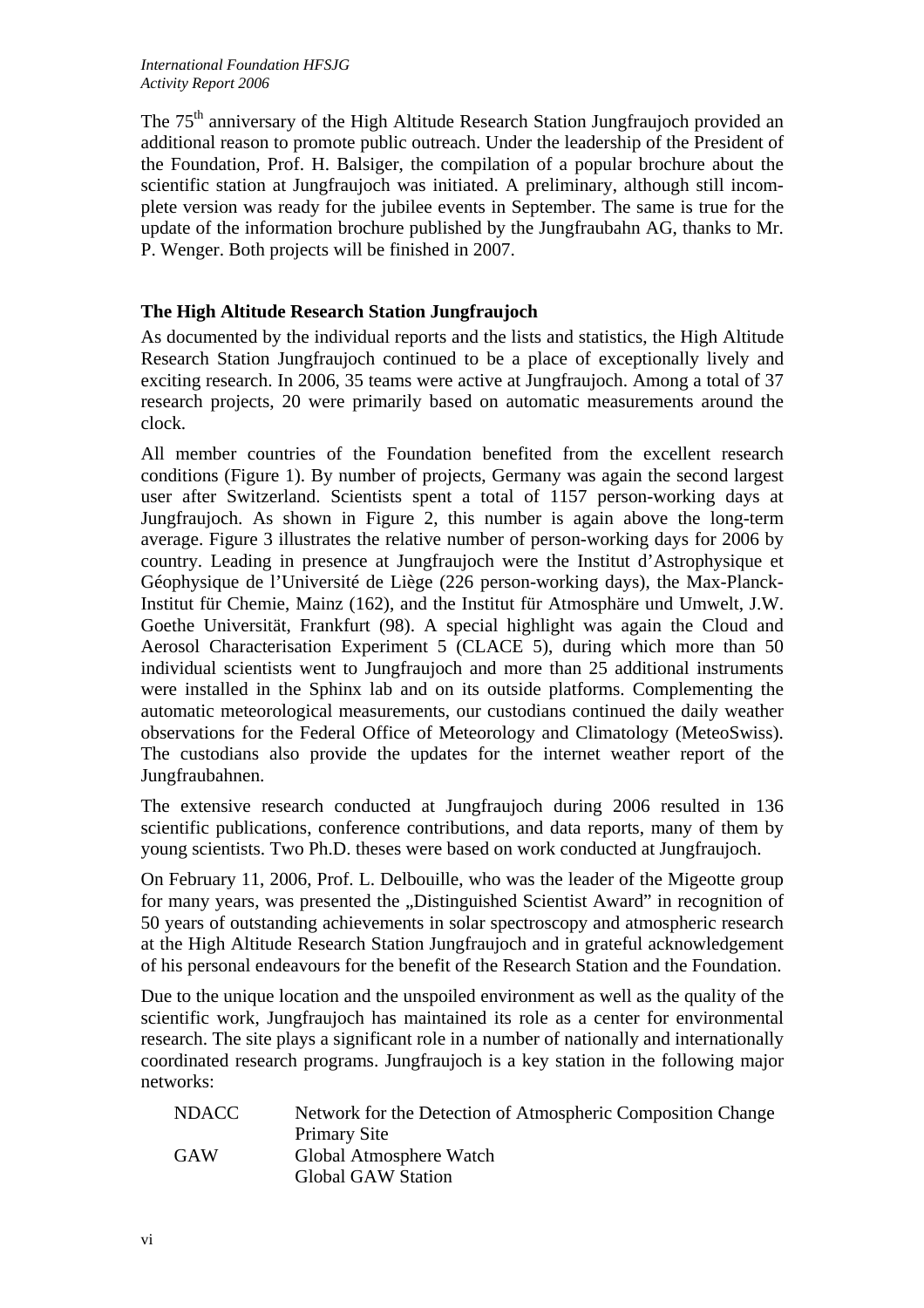

*Figure 1: Number of research projects at the High Altitude Research Station Jungfraujoch by country.* 



*Figure 2: Number of working days spent by scientists at the High Altitude Research Station Jungfraujoch during the past years.* 



*Figure 3: Relative number of person-working days in 2006 at the High Altitude Research Station Jungfraujoch by country.*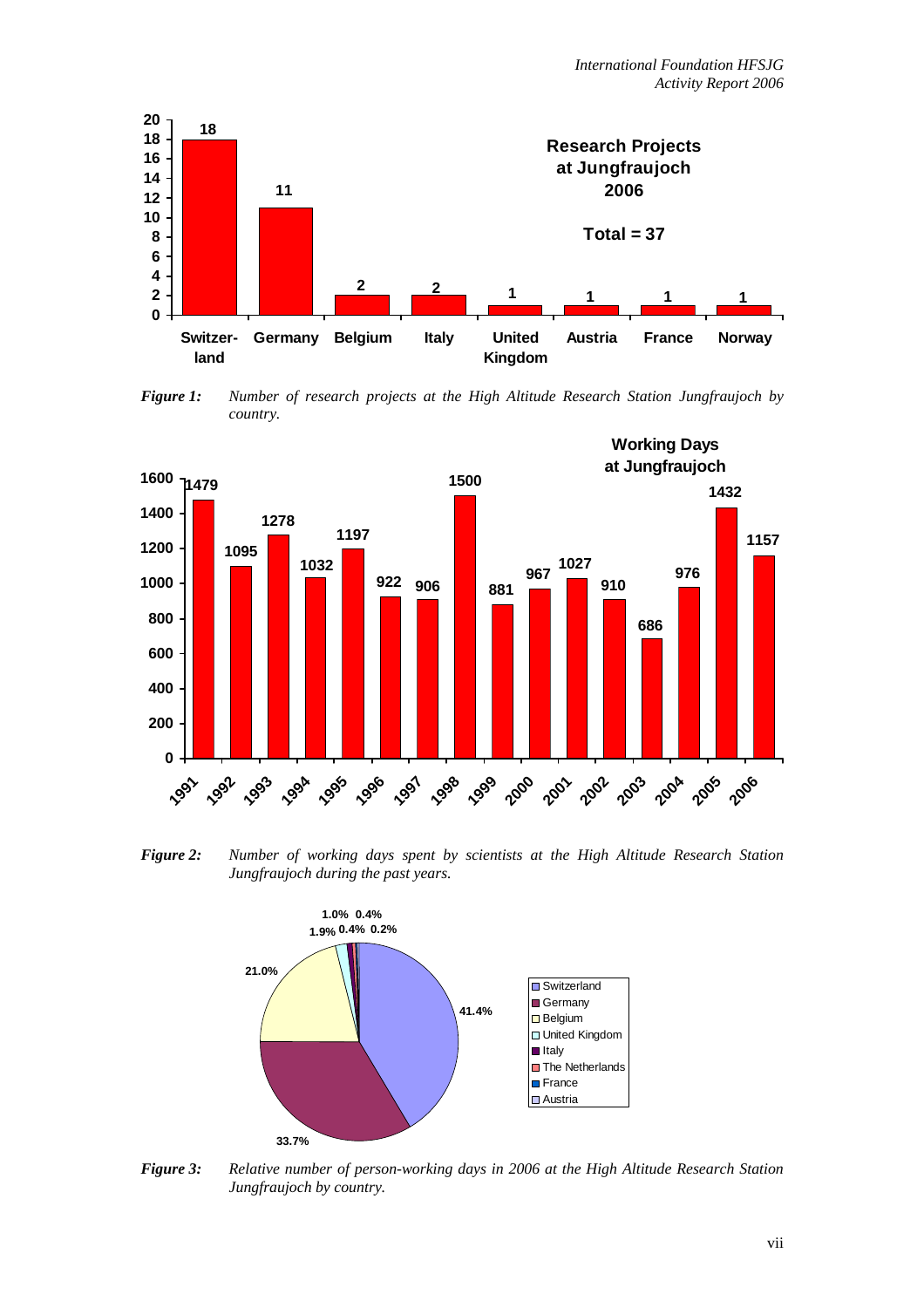| <b>SOGE</b>     | System for Observation of Halogenated Greenhouse Gases          |
|-----------------|-----------------------------------------------------------------|
|                 | in Europe                                                       |
| <b>EARLINET</b> | European Aerosol Research Lidar Network                         |
| <b>CHARM</b>    | <b>Swiss Atmospheric Radiation Monitoring Program</b>           |
| SwissMetNet     | <b>Automatic Measuring Network of MeteoSwiss</b>                |
| <b>RADAIR</b>   | <b>Swiss Automatic Network for Air Radioactivity Monitoring</b> |
| <b>NADAM</b>    | Netz für automatische Dosis-Alarmierung und -Meldung            |
| <b>NABEL</b>    | Nationales Beobachtungsnetz für Luftfremdstoffe                 |
|                 | (National Air Pollution Monitoring Network)                     |
| <b>ASRB</b>     | <b>Alpine Surface Radiation Budget Network</b>                  |
| <b>AGNES</b>    | <b>Automated GPS Network for Switzerland</b>                    |
| CarboEuro-IP    | Assessment of the European Terrestrial Carbon Balance           |
| <b>TOUGH</b>    | Targeting Optimal Use of GPS Humidity                           |
| <b>VITA</b>     | Varves, Ice cores, and Tree rings – Archives with annual        |
|                 | resolution                                                      |

Jungfraujoch, however, is not only a center for atmospheric and environmental research. The high alpine surroundings are of equal importance, as demonstrated e.g. by the research project conducted by the Swiss Federal Institute of Technology, Laboratory of Hydraulics, Hydrology and Glaciology, Zürich (permafrost temperature monitoring in alpine rock walls, studies on the variations of the Grosser Aletschgletscher). These long-term investigations are of utmost importance for the evaluation of the consequences of global warming for the high alpine environment in general, and in particular for the region of the UNESCO World Heritage Jungfrau-Aletsch-Bietschhorn (JAB). As in previous years, the extraction of proxy climate records from ice cores and snow samples by a team from the Paul Scherrer Institute was again the goal of research projects within the NCCR Climate projects VITA and VIVALDI (NCCR Climate: National Centre of Competence in Research on Climate; VITA: Varves, Ice cores, and Tree rings - Archives with annual resolution, VIVALDI: Variability in Ice, Vegetation, and Lake Deposits).

Material sciences are a further topic where the high altitude site Jungfraujoch is becoming increasingly important. As in the years before, several experiments were again conducted addressing the problem of soft errors on electronic devices due to cosmic rays.

During 2006, MeteoSwiss, the Federal Office of Meteorology and Climatology, changed many of the meteorological installations in the Sphinx in order to implement the automatic weather station at Jungfraujoch into the new SwissMetNet. A new contract between MeteoSwiss and the Foundation HFSJG regarding the visual observations that complement automatic measurements was signed in December 2006.

The spark chamber, built by the Laboratory of High Energy Physics, Physikalisches Institut, University of Bern (Prof. Klaus Pretzl and his team), in collaboration with CERN, and installed with support by the Jungfraubahn AG in the tourist area of the Sphinx during the Einstein Year 2005, continued operation throughout 2006.

The Research Station, the scientific activity, and the unique environment of the UNESCO World Heritage Jungfrau-Aletsch-Bietschhorn attracted a number of visitors throughout the year. Several organizations initiated meetings of national and international scientific committees in the Jungfrau region and combined these meetings with an excursion to Jungfraujoch, e.g.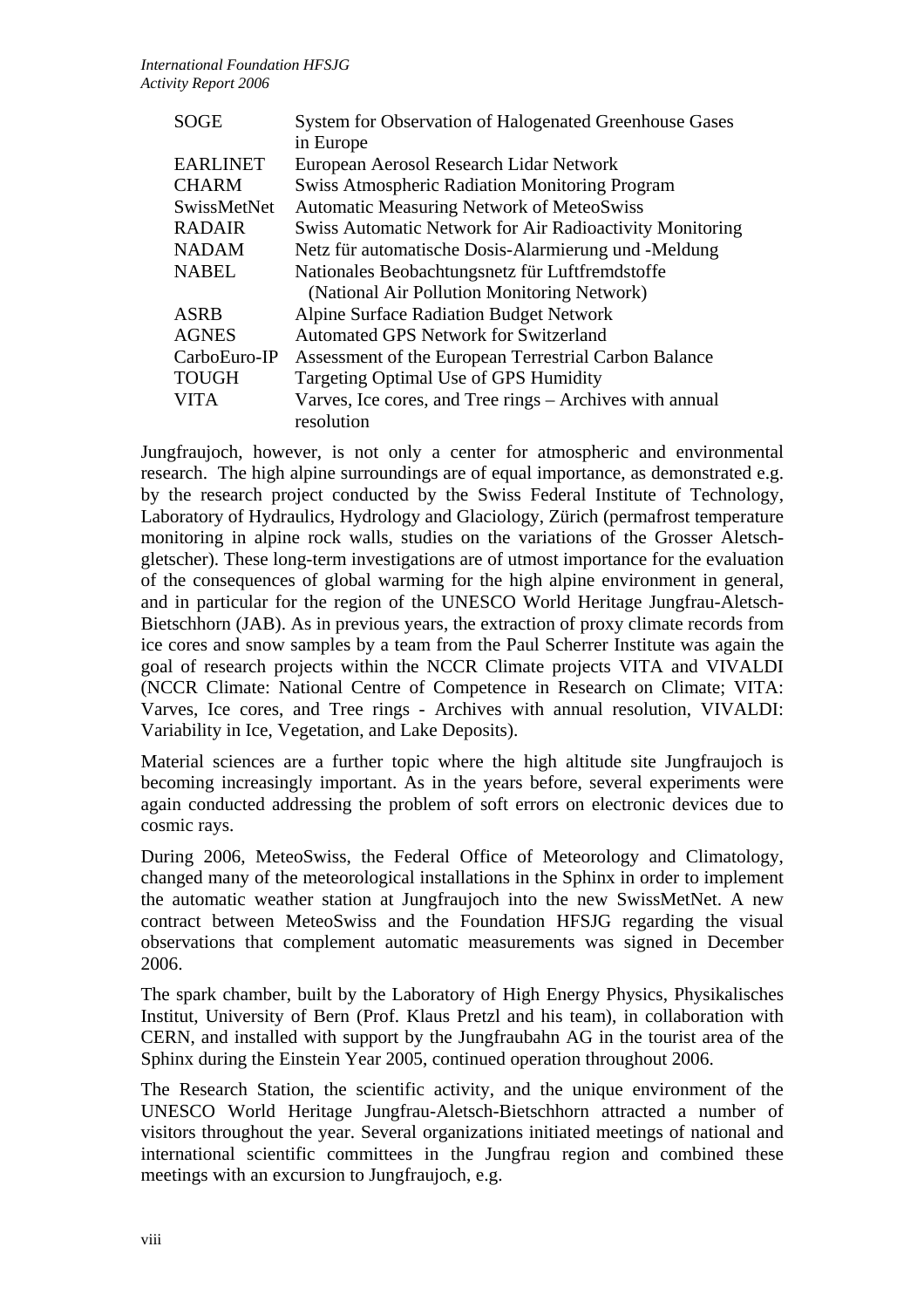- Argon-37 Plenary Meeting, IAEA and Chinese Delegation (Prof. H.H. Loosli, Dr. R. Purtschert, 09.03.2006)
- CBMTS VI, Chemical, Biological, Medical Treatment Symposium (Proff. U. Brodbeck, H.H. Loosli, 06.05.2006)
- Schweiz. Kommission für Polarforschung (Prof. Heinz Blatter, 11.05.2006)
- Academic Delegation, Belgian Science Policy und Université de Liège (Migeotte group and HFSJG, 21./22.05.2006)
- Space Center EPFL (Dr. M. Borgeaud EPFL, 10.06.2006)
- PAGES (Past Global Changes) Workshop (Ch. Kull, PAGES IPO Bern, 11.06.2006)
- Kleinklasse Bönigen (Frau A. Buchs, 15.06.2006)
- Prof. E.G. Wang, Frau Dongmei Gu, Chinese Physical Society (Prof. M.C.E. Huber, 04.07.2006)
- Ozone Block Course, Universität Bern (PD Dr. Eva Schüpbach, 10.07.2006)
- Workshop Climate Variability and Extremes during the past 100 years (ETH Zürich, Dr. Tracy Ewen, 27.07.2006)
- Annual Congress 2006 Meteoritical Society (Prof. Wieler, ETH Zürich, 15.08.2006)
- "Top of Science" conference excursion (HFSJG, 14.09.2006)
- Members of the Board HFSJG und Jubilee Guests 75 Years High Altitude Research Station Jungfraujoch (15.09.2006)
- ISSI Symposium on the Composition of Matter (Prof. R. von Steiger, ISSI, 16.09.2006)
- NATO/PfP Custodial Meeting, VBS/BABS (Dr. M. Cadisch, Labor Spiez, 20.09.2006)
- Mrs. Chizuko Kuroiwa, Mount Fuji Weather Station (29.09.2006)
- Hungarian Delegation Environment and Public Transportation (EDA, 04.10.2006)
- BKW Energy Trading (BKW Energie AG, Bern, 07.10.2006)
- 4 academic guests of Prof. Ohmura, ETH Zürich, from Japan (24.10.2006)
- Indian Delegation (DEZA, 01.11.2006)
- BISA/BIRA und Belgian Governemental Delegation, Belgium (Dr. M. De Mazière, 12.12.2006)
- Climate Group Meeting (Prof. M. Beniston, 19.-21.12.2006)

In order to provide the researchers with optimal working conditions, continuous effort is made to keep the environment clean and the infrastructure in good condition. As in previous years, several coordination discussions took place with the management of the Jungfraubahnen. The annual coordination meeting at Jungfraujoch, a platform for the discussion of such items, took place on October 24, 2006, and was attended by the director HFSJG and Mr. Fischer. Prime topics from our point of view were again the measures to avoid or minimize disturbances of the scientific measurements by emissions in connection with construction work or by apparatus defects, as well as problems with high temperatures in the Sphinx buildings. The frequent situation with too high and too variable temperatures in the Sphinx laboratory, which especially affect the measurements of the EMPA, could not yet be solved in 2006. However, a concept worked out by a team of specialists together with the Jungfraubahn AG will be realized in 2007 and is expected to solve the problem. The continuous support by Mr. Andreas Wyss, chief of technical services and maintenance division of the Jungfraubahnen at Jungfraujoch, of Mr. Fritz Jost and Mr. Heinz Schindler is gratefully acknowledged.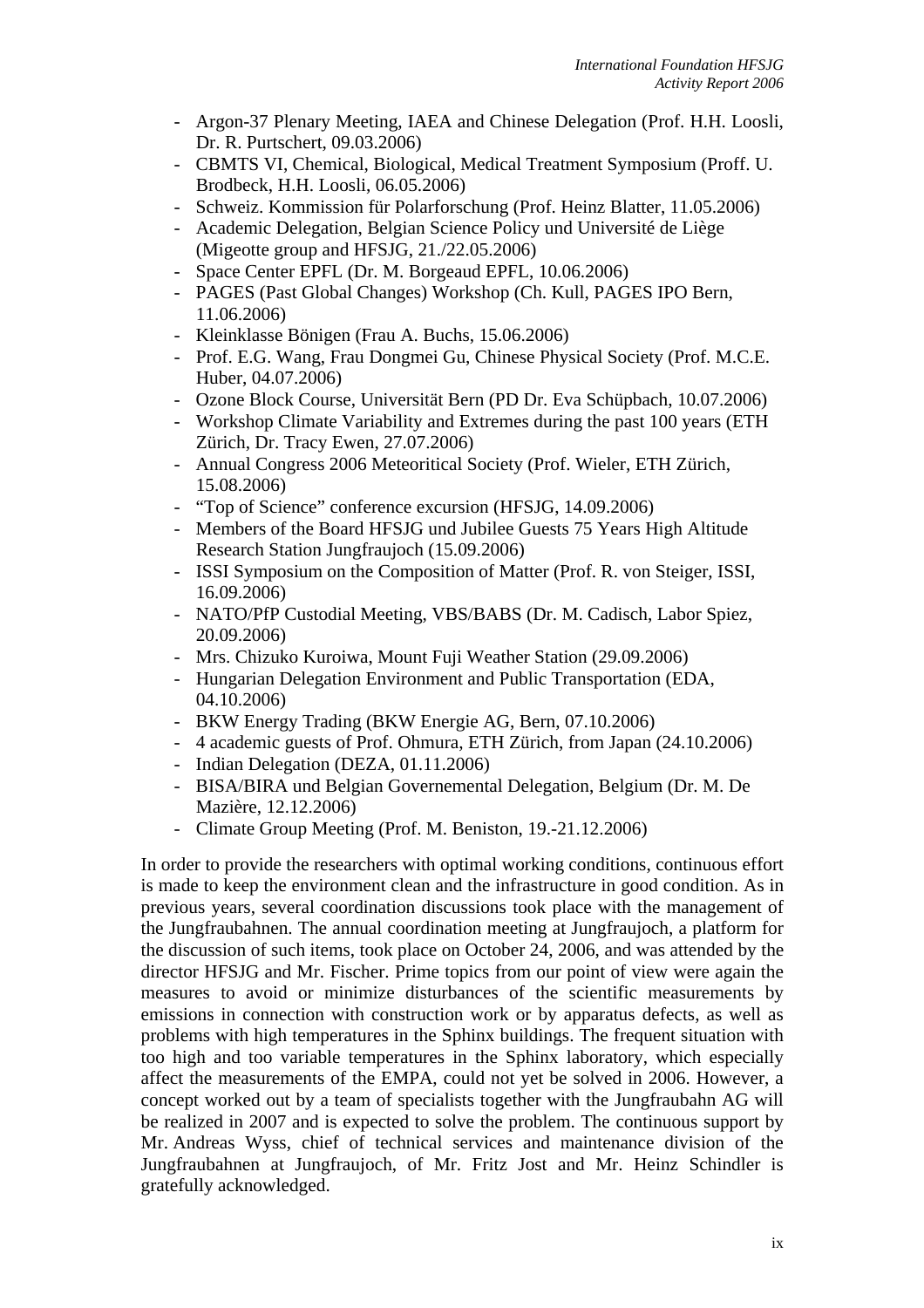As in the previous year, Mr. and Mrs. Hansruedi and Therese Staub, former custodians, were again so kind to help out during a limited time period.

#### **The High Altitude Research Station Gornergrat**

Due to its unique location, its clean environment, and the good infrastructure, the High Altitude Research Station Gornergrat, which includes the two astronomical observatories Gornergrat South and Gornergrat North as well as a container laboratory, continues to be an excellent basis for astrophysical research.

From 1974 to 2005 the Astronomical Observatory Gornergrat North was subleased to the Italian Consiglio Nazionale delle Ricerche (CNR). As stated in my last report, the 1.5m Cassegrain-Infrared (IR) Telescope (TIRGO) was dismantled in 2005 upon the announcement of the renovation of the Kulm-Hotel Gornergrat. Part of the former Observatory Gornergrat North, i.e. the living quarters, was then transformed into hotel rooms. The end of the TIRGO era leaves the future of Gornergrat North open, and although discussions are ongoing no final solutions have been found. The Burgergemeinde Zermatt would like the Foundation HFSJG to use Gornergrat North to embed science in public outreach and tourism. Under the lead of the president of the Schweizerische Astronomische Gesellschaft, Dr. M. Hubmann, a team of astronomers has worked out a project for a robotic telescope. Negotiations are still ongoing. In the meantime the Observatory Gornergrat North is used by an experienced amateur astronomer for astrophotography and astronomical lectures to the public. For this purpose, after the interruption due to the renovation of the Hotel, the entire cupola was inspected and made operational again in December 2006 by two technicians from the former TIRGO team. Also, new agreements were made between the Burgergemeinde Zermatt and the Foundation HFSJG with respect to the responsibilities for the Observatory Gornergrat North.

The Observatory Gornergrat South is subleased to the Universität zu Köln. Here, the I. Physikalisches Institut der Universität zu Köln has installed the 3m radio telescope KOSMA (Kölner Observatorium für Submillimeter und Millimeter Astronomie). The central topic of the research with KOSMA, conducted jointly with the Radioastronomisches Institut, Universität Bonn, is the spectrally resolved observation of the global distribution of interstellar matter in the Milky Way and nearby external galaxies, using the important mm-, submm-lines of CO, and atomic carbon. The most advanced technical equipment combined with the excellent observing conditions at Gornergrat allows astronomical observations up to the highest frequencies accessible to ground-based instruments.

After completion of the extended renovation work of the Kulm Hotel Gornergrat, which is the property of the Burgergemeinde Zermatt, the Observatory Gornergrat South could again be taken into operation during the winter 2006/07. For the Observatory Gornergrat South, a new contract was signed between the Burgergemeinde Zermatt and the Foundation HFSJG.

Figure 4 shows the statistics for the use of the Gornergrat South Observatory during 2006. Compared to previous years, the number of 386 working days at Gornergrat was somewhat smaller, but still remarkable. As in previous years, the Observatory was again used by a significant number of guest observers.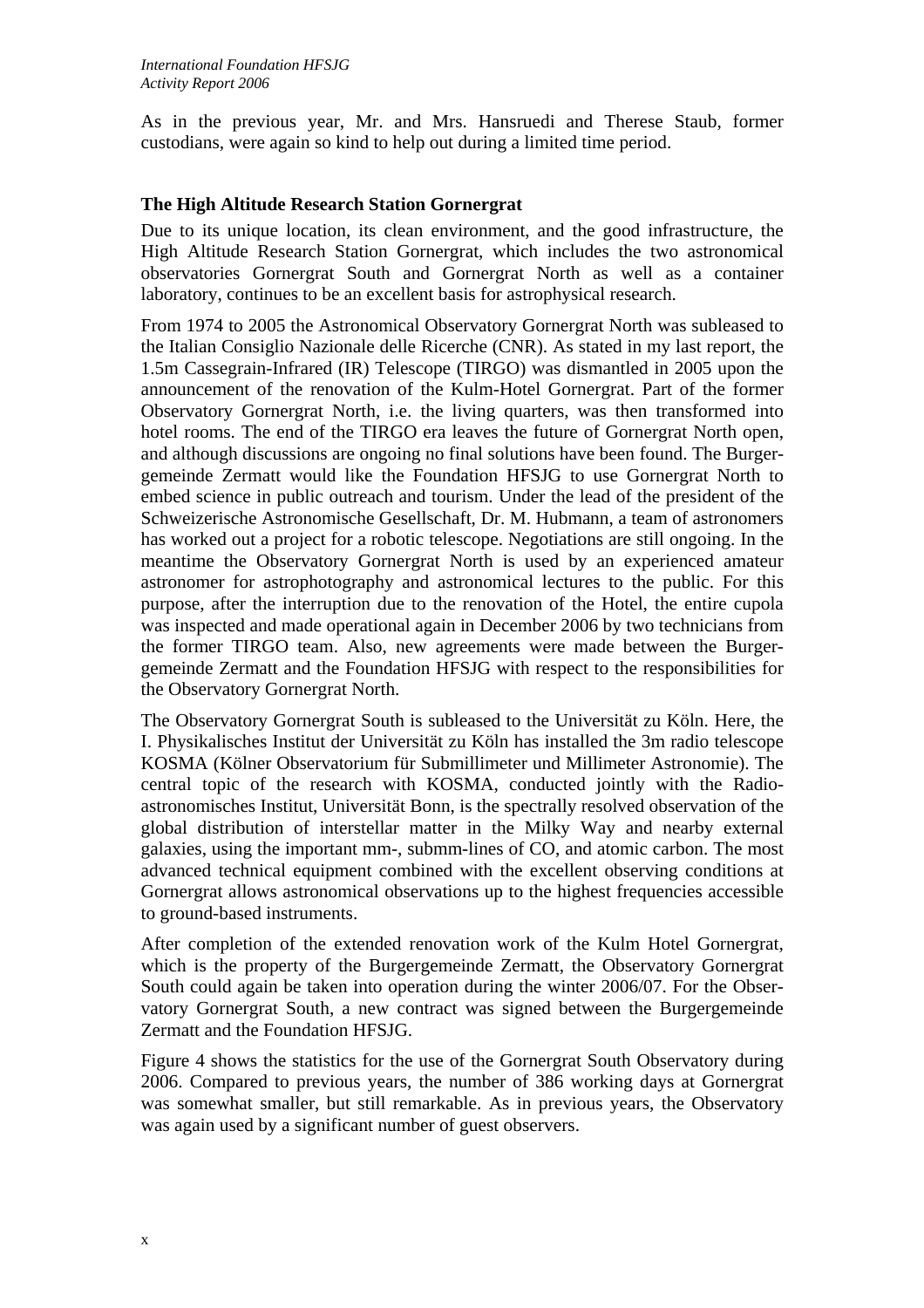

*Figure 4: Statistics of the person-working days at the Astronomical Observatory Gornergrat South.* 

Since 1998, the Space Research and Planetary Sciences Division of the University of Bern has been operating a solar neutron telescope (SONTEL) on the Belvedere plateau. This detector is the European cornerstone of a worldwide network initiated by the Solar-Terrestrial Environment Laboratory of the Nagoya University for the study of high-energy neutrons produced in energetic processes at the Sun. During 2006, continuous operation of SONTEL was ongoing, with the registration of a large solar particle event on December 13, 2006.

During the last couple of years the region of the Gorner glacier has become increasingly interesting to the glaciologists of the Versuchsanstalt für Wasserbau, Hydrologie und Glaziologie (VAW) of the Swiss Federal Institute of Technology in Zurich (ETHZ). In 2006, the teams under the leadership of Prof. Martin Funk spent about 465 working days near and at the Gornersee in order to study the processes controlling the drainage of glacier-dammed lakes.

In 2006, six scientific papers were published based on work at Gornergrat. Details can be found in the individual reports.

An extremely important help for the operation of the observatories and the successful scientific work at Gornergrat is the continued support provided by the Burgergemeinde Zermatt as the owner of the Gornergrat Kulm Hotel, by the Gornergrat Bahn, and locally by Mrs. Fabienne Clemenz and Mr. Fernando Clemenz as the directors of the Kulm Hotel, and their crew.

The Foundation HFSJG is confident that with the improved infrastructure and the prospective new use of the observatory Gornergrat North the site will strengthen its position as an attractive site both for science and tourism.

#### **Summary and Acknowledgements**

As documented by the individual activity reports, the large number of publications, and the feedback from meetings, scientific work at the High Altitude Research Stations Jungfraujoch and Gornergrat during the report period 2006 continued to be extensive and of high international standard. Due to the unique observational and measuring conditions, the Jungfraujoch station has maintained its position as a key station in a number of European and global measuring networks for climate and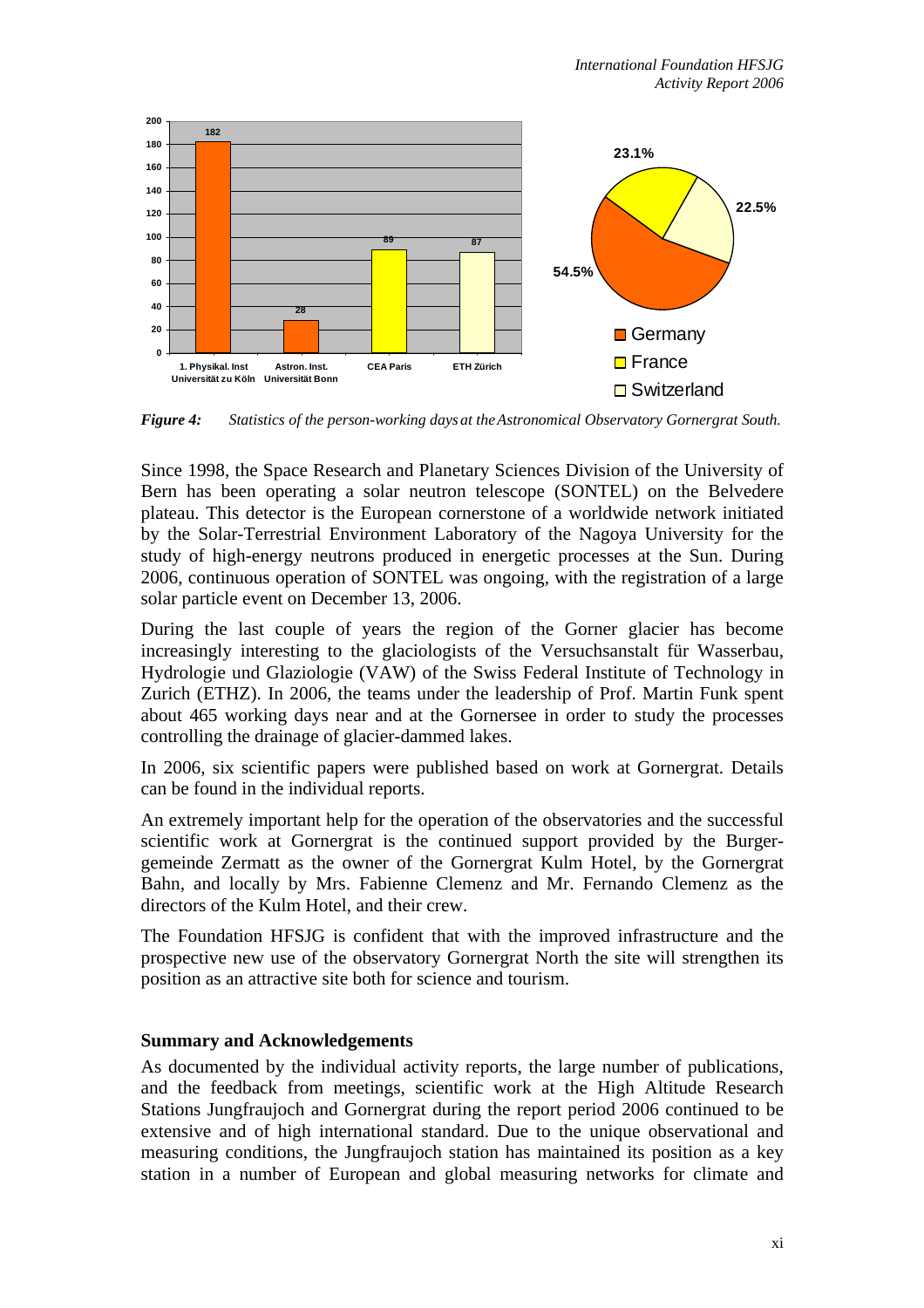environmental studies. For the same reasons, and even more so after the refurbishing, Gornergrat continues to be a center for astronomical and astrophysical research. The Foundation HFSJG confirmed its role as a provider of excellent research infrastructure. The hard work and the efforts of all who contributed to this success are highly appreciated and gratefully acknowledged. We also thank all members of the Foundation and their representatives for their support. In particular, we thank the Swiss National Science Foundation for the most significant funding of the Swiss contribution, and in particular Prof. Hans Rudolf Ott and Prof. Christian Leumann (past and present President Div. II), Dr. Paul Burkhard (Head secretariat Division II), and Dr. Jean-Bernard Weber (Deputy Director; Head Interdivisional coordination), for the excellent and benevolent collaboration.

Many individuals and institutions helped to make the jubilee events in celebration of the  $75<sup>th</sup>$  anniversary of the High Altitude Research Station Jungfraujoch a success. The list would be too long to mention them all. We are extremely grateful to them. A particular thank goes to Prof. H.H. Loosli for heading the scientific committee; to Dr. Ingrid Kissling-Näf, Secretary General of the Swiss Academy of Sciences (scnat), Mrs. Natascha Branscheidt, Head of Communication (scnat), as well as Mr. Peter Wenger, Head of Communication of the Jungfrau Railway Holding Ltd, for organizing an unforgettable media event; and to Mr. Walter Steuri, CEO of the Jungfrau Railway Holding Ltd and Mr. Urs Zumbrunn of the Gletscherrestaurants Top of Europe for their substantial support. Prof. Urs Baltensperger is gratefully acknowledged for his help in obtaining additional funding from INTROP and ACCENT.

Operation of the High Altitude Research Stations Jungfraujoch and Gornergrat would not be possible without the help and support of many individuals and organizations.

For the Research Station Jungfraujoch, our thanks go to our custodians, Mr. and Mrs. Fischer, and Mr. and Mrs. Hemund. With their devotion to duty, their competence, and their ability to create a comfortable atmosphere in the station, they are providing the basis for all scientists to do good research work. Special thanks goes to the Jungfrau Railway Holding Ltd and to the Jungfrau Railways. Without their goodwill and their substantial support the Research Station at Jungfraujoch could hardly be operated. The Board of the Jungfrau Railway Holding Ltd under its past president Mr. Riccardo Gullotti and his successor Prof. Thomas Bieger, as well as the management and personnel of the Jungfraubahnen under Chief Executive Officer Walter Steuri, are always open and positive toward our needs, which quite often conflict with touristic objectives. We gratefully acknowledge the generous direct and indirect support and appreciate the continued interest in the research activity and the scientific output. At Jungfraujoch we are particularly grateful to Mr. Andreas Wyss, chief of technical services and maintenance, and his team, and to Mr. Fritz Jost, chief Zugförderung und Werkstätte (ZfW). Our thanks also include Mr. Urs Zumbrunn, and the personnel of the Restaurant Top of Europe.

The great efforts of all these individuals and institutions would, however, be worthless if the research facilities would not be used adequately. We therefore would like to express our sincere gratitude to all scientists for their dedicated work and good collaboration, demonstrating through the excellence of their research that the High Altitude Research Station Jungfraujoch continues to fulfill an undisputed need of the scientific community.

In this sense, for Gornergrat our thanks go first to all the scientists of the I. Physikalisches Institut der Universität zu Köln (Prof. Juergen Stutzki, Dr. Martin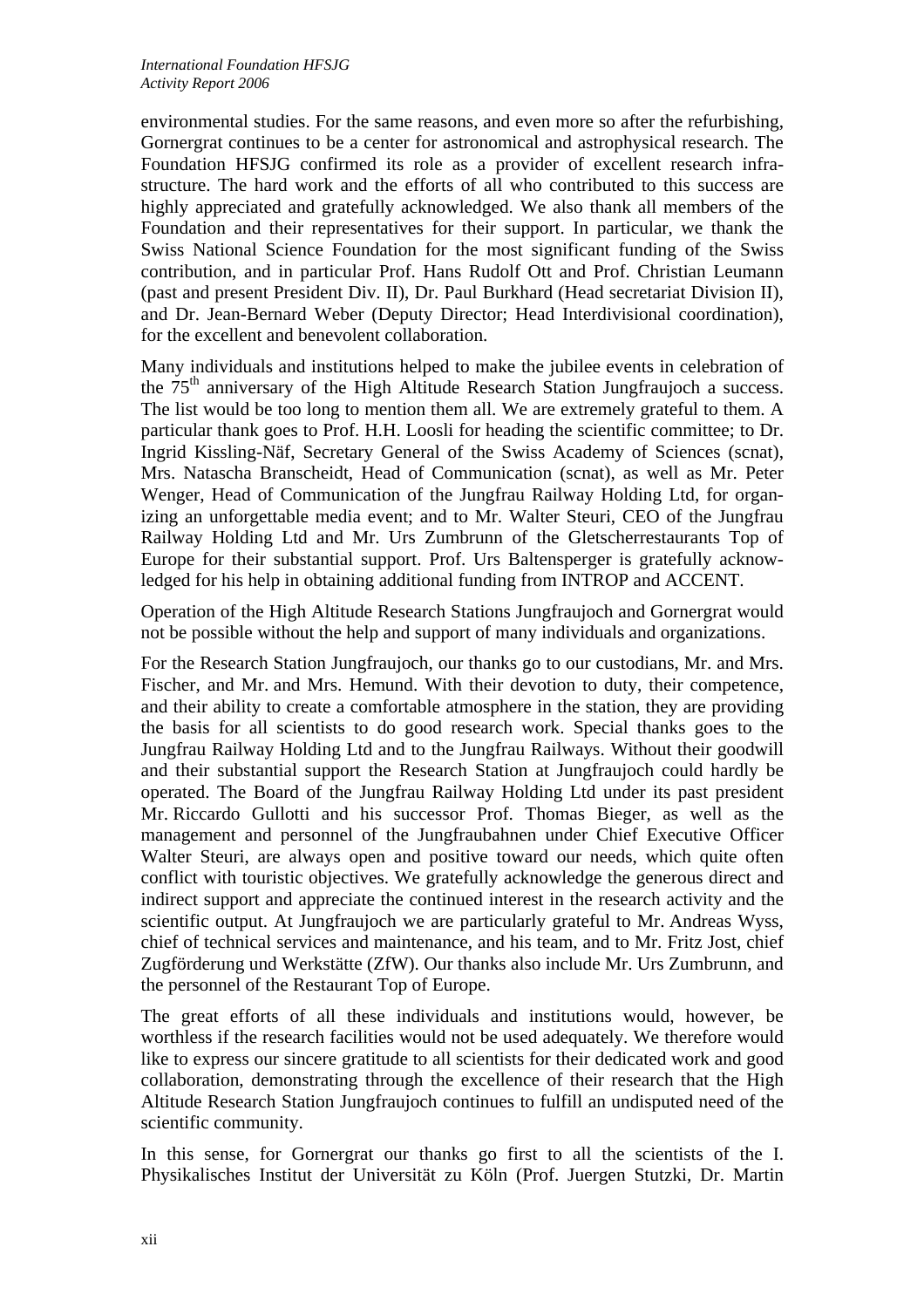Miller), and to the MPI for Radio Astronomy in Bonn, of the University of Bern, and of all collaborating institutions. We are also grateful to the scientists of the Versuchsanstalt für Wasserbau, Hydrologie und Glaziologie (VAW) of the Swiss Federal Institute of Technology in Zurich (ETHZ). We then thank the Brig-Visp-Zermatt Bahn (BVZ Holding AG) and, in particular, its member of the board, Mr. René Bayard. The substantial continuous support provided by the Gornergrat Bahn, by its Chief Executive Officer Hans-Rudolf Mooser as well as the entire crew, has been essential for the success of the scientific work. Finally, we are extremely grateful to the Burgergemeinde Zermatt under the presidency of Mr. Andreas Biner, the members of the Burgerrat, and to Mr. Fernando Clemenz, director of the Matterhorn Group Holding AG and of the Kulm-Hotel Gornergrat. Without their goodwill and support it would not be possible to operate a world-famous astrophysical observatory at Gornergrat.

At the administrative office in Bern I would like to thank Dr. Urs Jenzer, the technical assistant HFSJG for electronics and computers, for his proficient work and his unlimited patience in struggling with an increasing number of obstacles (i.e. firewalls) affecting free flow of scientific data. Continued assistance by the Informatikdienste of the University of Bern in networking and data transfer is also gratefully acknowledged. We have greatly appreciated the competent services of our treasurer, Mr. Karl Martin Wyss, the knowledgeable support and bookkeeping by Mr. Christian Gasser, and the professional auditing by Treuhand Cotting AG, Bern (Mr. H. Lüdi). Last, but not least, I would like to thank our secretary, Mrs. Louise Wilson. Her devotion to the Foundation HFSJG, her competence and flexibility in running the administrative affairs is most gratefully acknowledged. In addition to the daily contacts with staff and scientists she was in 2006 a key person behind most of the jubilee events. Thank you so much, Louise, for managing all this with kindness and professional competence!

6. Piñaciis

Bern, May 20, 2007 Erwin O. Flückiger